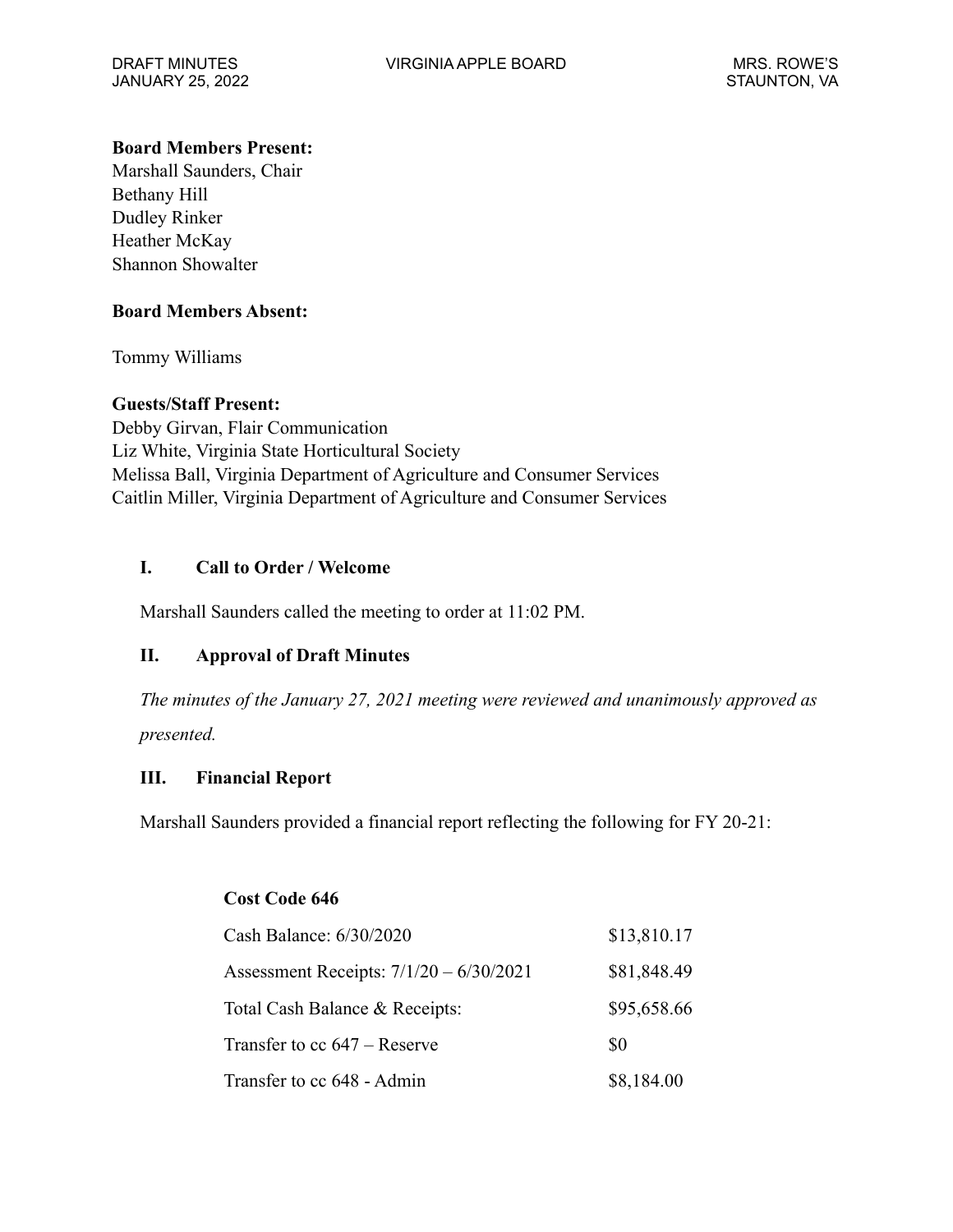| <b>Total Actual Expenditures</b><br>(from VDACS Financial Analysis)        |              | \$87,420.65 |
|----------------------------------------------------------------------------|--------------|-------------|
| Cash Balance: June 30, 2021                                                |              | \$54.01     |
| <b>Cost Code 647 - Reserve</b>                                             |              |             |
| Cash Balance: 6/30/2020                                                    | \$125,000.00 |             |
| Other receipts                                                             | \$0          |             |
| <b>Total Balance</b>                                                       | \$125,000.00 |             |
| <b>Deduct Total Actual Expenditures</b><br>(from VDACS Financial Analysis) | \$0          |             |
| Cash Balance: June 30, 2021                                                | \$125,000.00 |             |

# **Cost Code 648 – Administration**

| Cash Balance: 6/30/2020   | \$88,009.22 |
|---------------------------|-------------|
| Transfer from cc 646      | \$8,184.00  |
| Other Receipts - Interest | \$1,421.09  |
| <b>Total Balance</b>      | \$97,614.31 |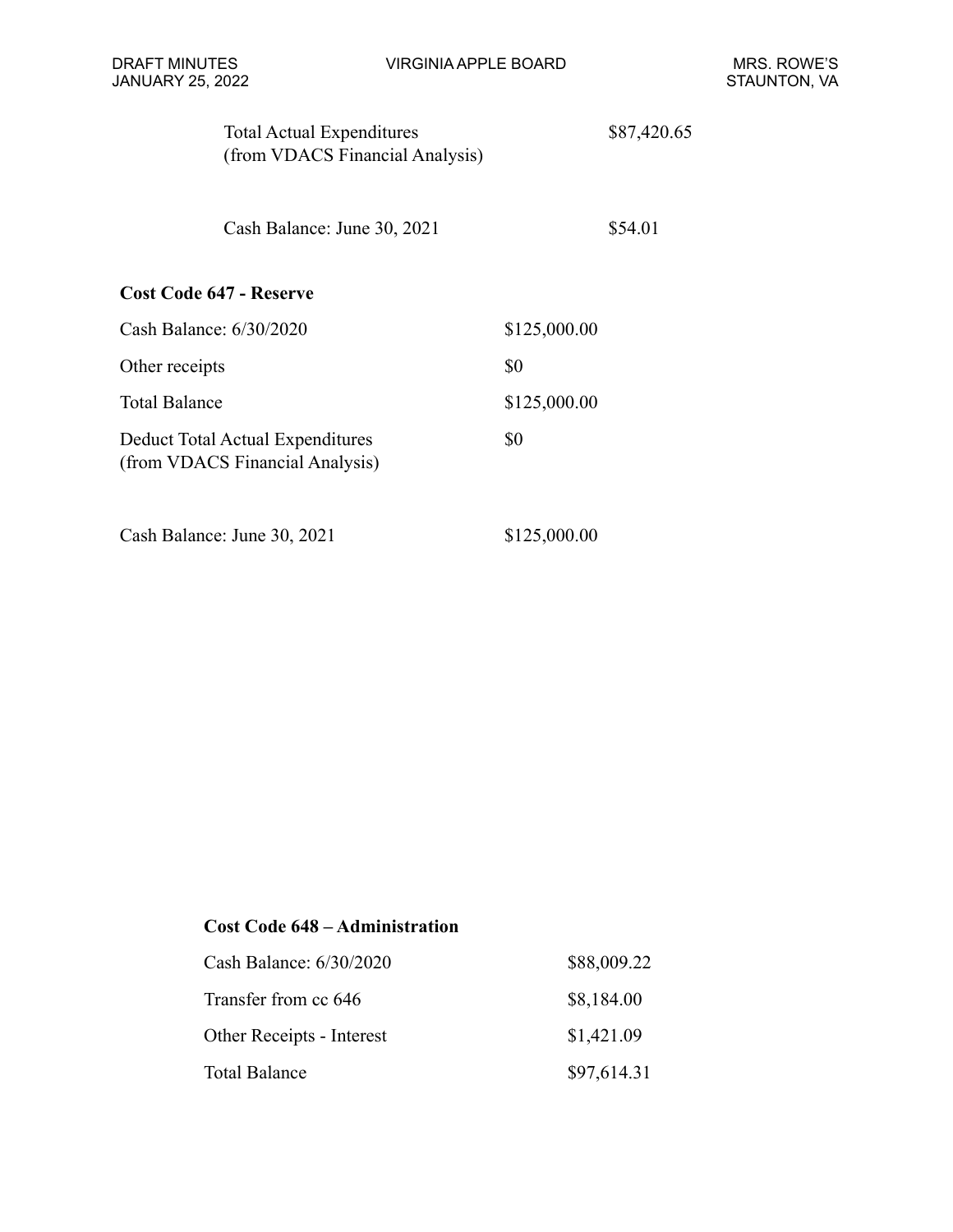| Deduct Total Actual Expenditures | \$15,359.88 |
|----------------------------------|-------------|
| (from VDACS Financial Analysis)  |             |

Cash Balance: June 30, 2021 \$82,254.43

### **IV. Annual Report**

The Annual Report for FY 20-21 was reviewed. The Board would like to add reports from organizations that receive apple excise tax funds including Virginia State Horticultural Society, Virginia Apple Research Program, and U.S. Apple Association. *Motion made to approve as amended – unanimously approved.* 

### **V. Distribution of funds for 2021 crop**

*For the 2021 crop, a motion was made and unanimously approved to distribute collections as follows:*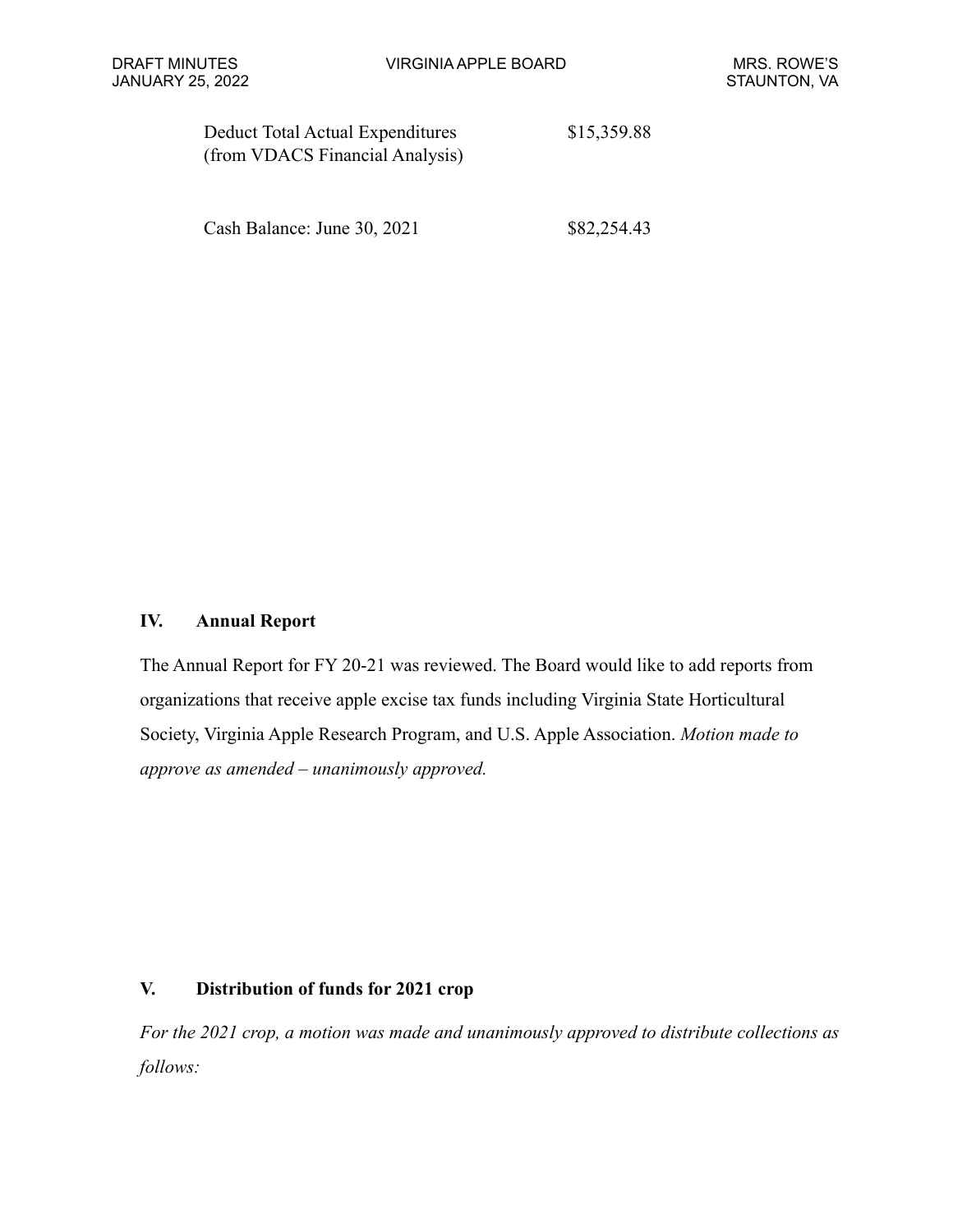US Apple Association: 40% Virginia State Horticultural Society: 20% Virginia Agricultural Research Program: 20% Administration: 10% Reserve: 0%

The reserve fund is currently at maximum capacity, thus 10% of the collections cannot be put towards the reserve. The balance will be distributed equally between U.S. Apple Association, Virginia State Horticultural Society and Virginia Agricultural Research Program.

### **VI. Update from Debby Girvan, Flair Communication**

Debby Girvan of Flair Communication provided an update on the website and social media campaign. Flair observed a continued high level of reach and engagement and consistent website traffic. Flair recommended creating a consumer facing Instagram account for the Virginia apple industry in addition to dedicating a portion of the existing budget to spring apple blossom events. Flair and the Board also discussed ways to promote individual apple varieties and their characteristics in addition to updating the Virginia apples logo.

*A motion was made and unanimously approved to continue the contract with Flair Communication for the board's website.*

#### **VII. Virginia Grown Apple Poster Survey**

Caitlin Miller, Virginia Apple Board Program Manager, developed a survey tool to gather feedback on the Virginia Grown Apple Poster. The goal of this survey is to determine which varieties are most prevalent across the state and therefore, should be included on the apple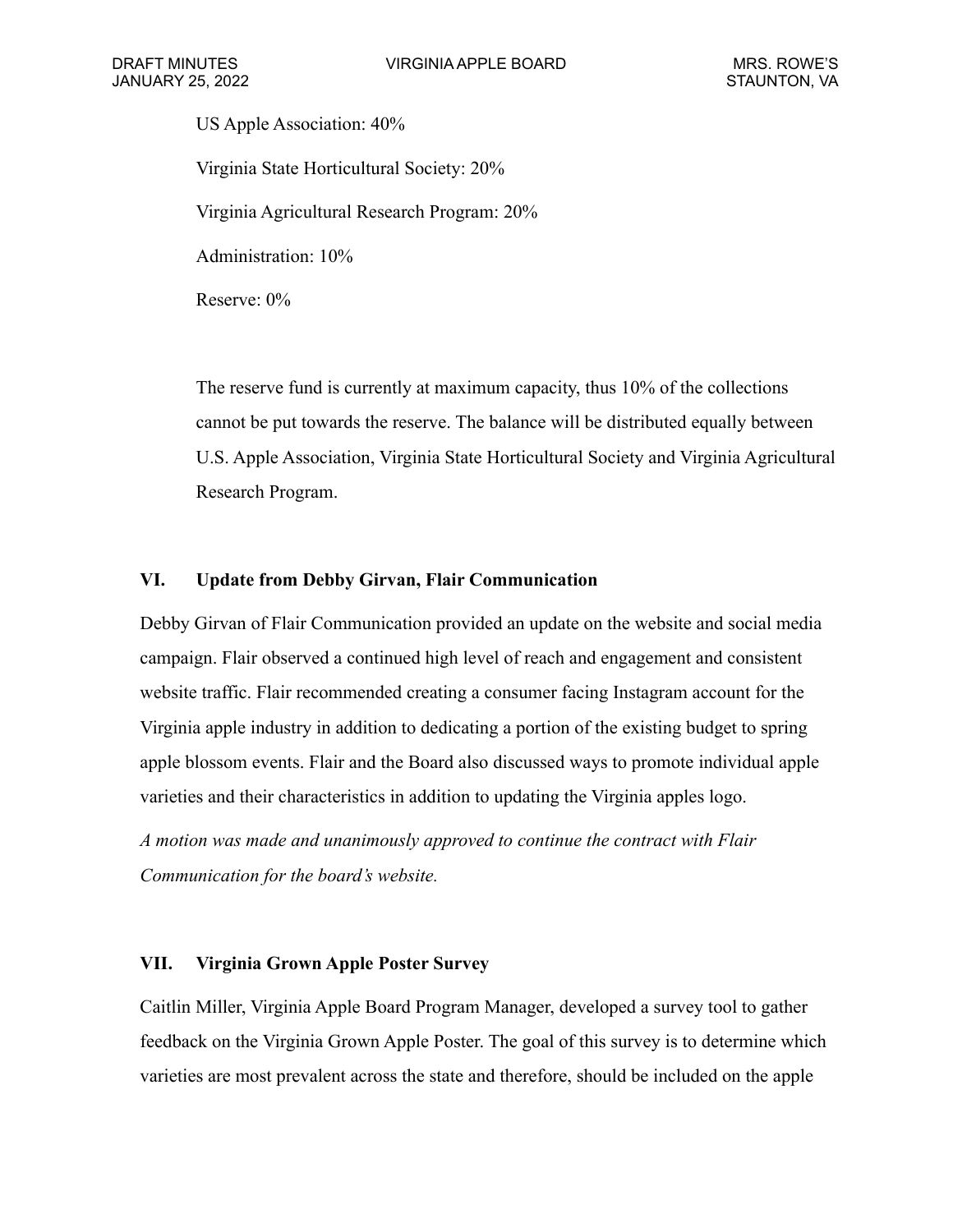poster redesign. Flair Communication will assist with the new design of the poster and it will be made available digitally to the entire industry. Caitlin will approach VDACS about a reprint as well.

## **VIII. Apple Tax Letter**

Caitlin Miller submitted a letter to the Board for approval. The letter is a written reminder to Virginia apple producers about the apple excise tax. The letter includes background information on the apple excise tax in addition to details on remittance. The Board discussed adding all current Board member names to the letter.

*A motion was made and unanimously approved to send the apple excise tax letter to Virginia apple producers and shall include the names of all current Apple Board members.*

### **IX. Update from Liz White, Virginia State Horticultural Society**

Liz White provided information on the upcoming Mid-Atlantic Fruit and Vegetable Convention taking place in Hershey, PA from Tuesday, February 1 – Thursday, February 3. Board members were invited to attend the VSHS breakfast meeting on Thursday, February 3. Marshall Saunders will provide an update on the Virginia Apple Board during the meeting. Liz White reported that there will be good participation from Virginia producers despite the conflict with CiderCon, which is being held in Richmond during the first week of February.

#### **X. Board Member Terms & Election**

An election will be held for the Apple Board in the spring. Each Board member stated their willingness to serve another term. At least one new member will be needed for the following areas:

Area I: Clarke, Fairfax, Frederick, and Loudoun Counties and the City of Winchester.